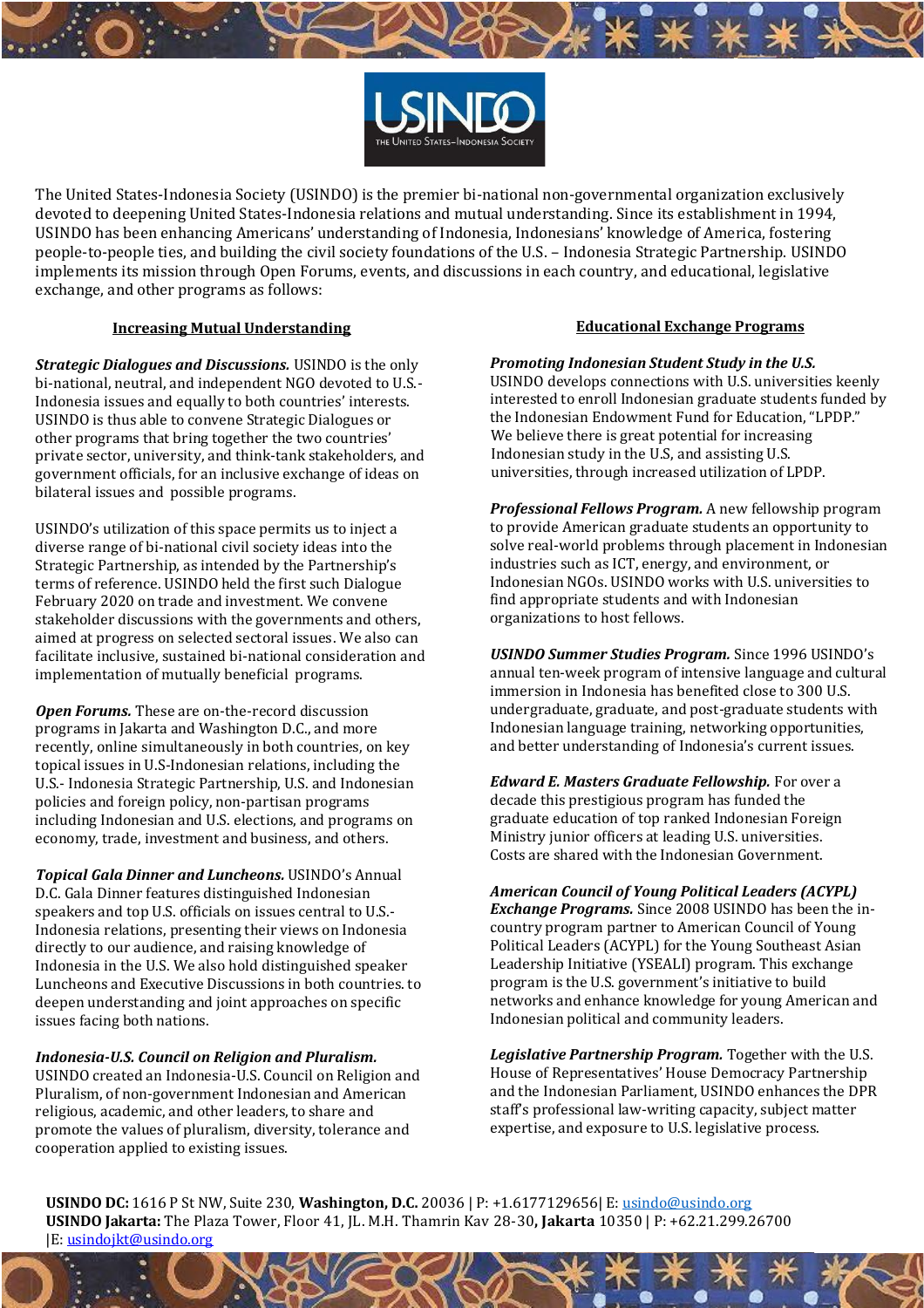# The United States-Indonesia Society Trustees and Advisors



**Robert O. Blake, Jr.** U.S. Co-Chair

Former U.S. Ambassador to Indonesia Former U.S. Ambassador to Sri Lanka and the Maldives Former U.S. Assistant Secretary of State for South and Central Asia



**Theo L. Sambuaga** Indonesian Co-Chair

President Lippo Group & President Commissioner PT Lippo Karawaci Tbk

Former Chair, DPR Parliament Committee I on Foreign Affairs and Defense

Former Minister of Labor

Former Minister of Housing and Settlements



**J. Stapleton Roy** U.S. Co-Chair Emeritus

Former U.S. Ambassador to Indonesia, China, and Singapore

Founding Director Emeritus of the Kissinger Institute on China and the United States at the Wilson Center

# USINDO Bi-national Board of Trustees

**Adrianto Machribie** Former President Commissioner, PT Media Televisi Indonesia (Metro TV)

**Albert Simanjuntak** Commissioner, PT Chevron Pacific Indonesia

**Andrew Quinn** Director of Trade and Development Policy General Electric

**Ann-Marie Padgett** Head of International Advocacy, Caterpillar Inc.

**Chairul Tanjung** Chairman, CT Corporation

**Christine Lloyd** President Director, ConocoPhillips Indonesia

**David N. Merrill** USINDO President Former U.S. Ambassador to Bangladesh **Helen I. Jessup** Corporate Secretary, USINDO Art Historian

**J.J. Ong** Vice President of Federal Government Relations and International Affairs, Freeport-McMoRan Inc.

**Julia Gouw** Former Director, East-West Bank

**Kartini Muljadi** Senior Partner, Kartini Muljadi & Rekan

**Tony Wenas** President Director, P.T. Freeport Indonesia

**Landon Loomis** Vice President for Global Policy, Boeing International

**Robert E. Driscoll** President, Gurin Energy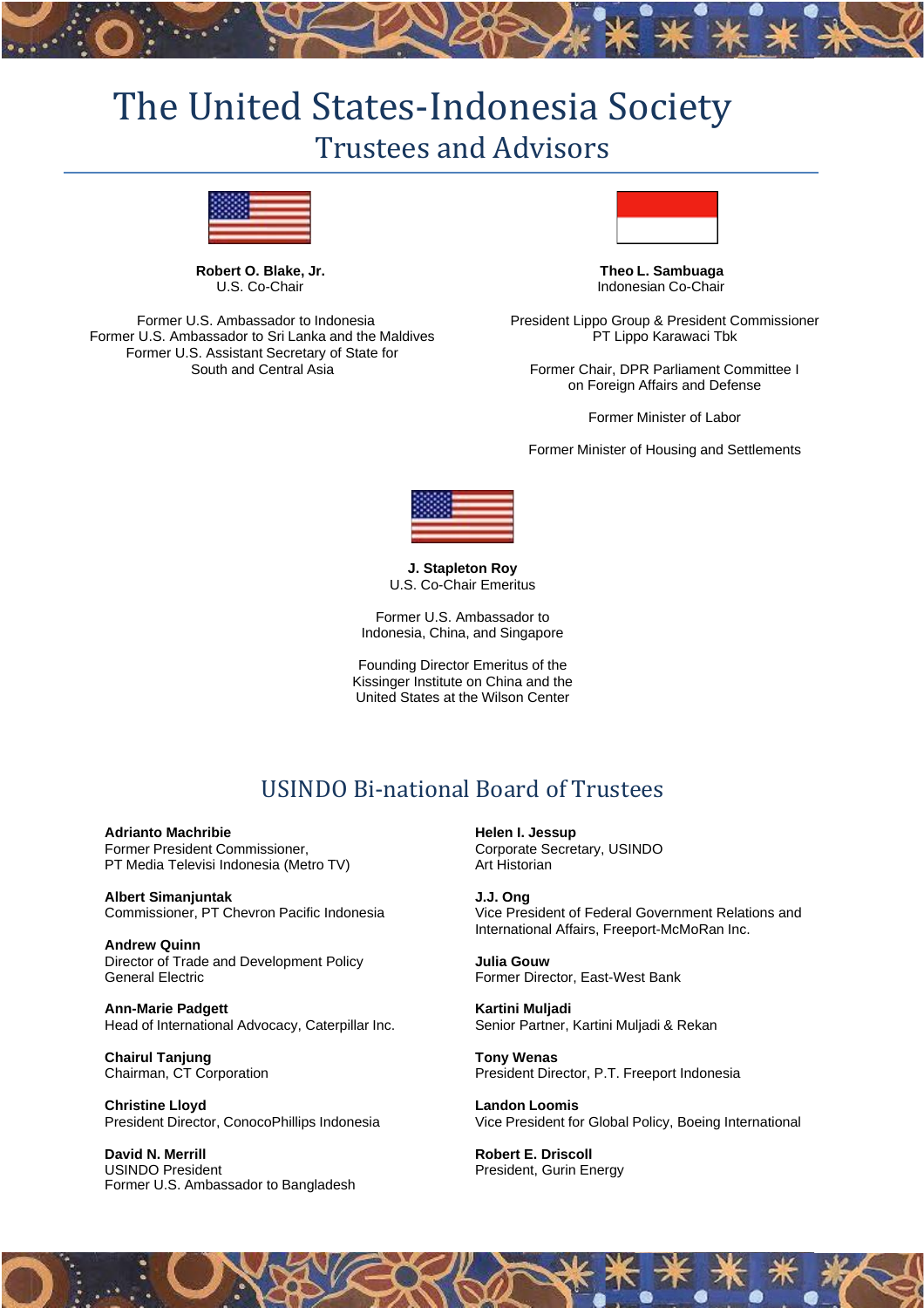**Diono Nurjadin** CEO & President, Cardig International

**Edward Wanandi** Treasurer, USINDO Chairman, International Merchants LLC

**Edwin Soeryadjaya** Founding Partner, PT Saratoga Investama Sedaya **Shanti L. Poesposoetjipto** Chairman, PT Samudera Indonesia, Tbk.

**W. Russell King, Jr.**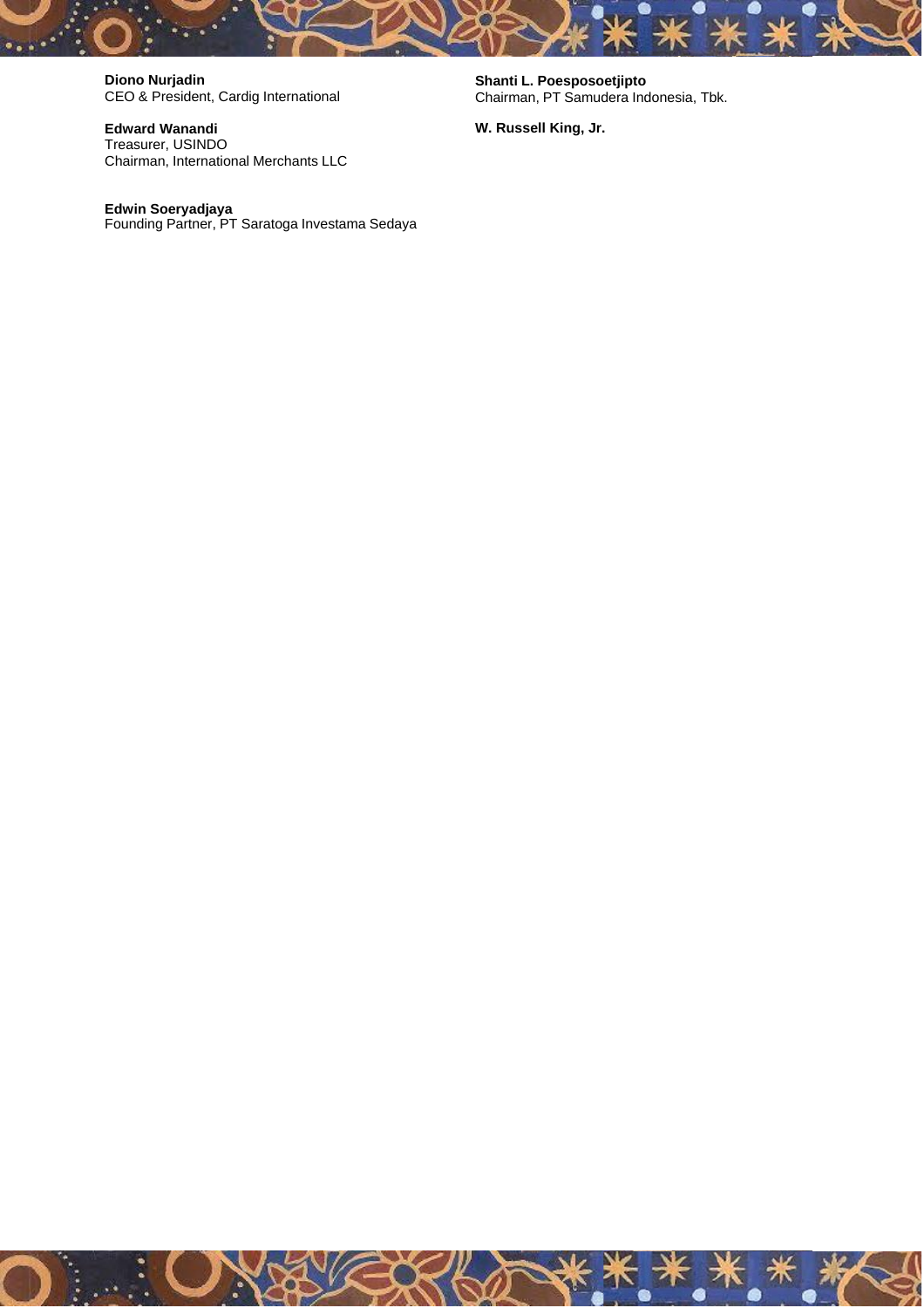# USINDO Bi-National Board of Advisors

# **INDONESIAN**

**Alvin Sariaatmadja** President and CEO Emtek

**Anak Agung Gde Agung** Managing Director, PT SC Johnson & Son Indonesia

**Anderson Tanoto** Director, RGE Board of Trustees, Tanoto Foundation

**Anindya Bakrie** CEO, PT Bakrie Global Ventura

**Bara Hasibuan** Chairman, People's Alliance for Change

**Dharsono Hartono** President Director, PT Rimba Makmur Utama

**Dino Patti Djalal** Former Ambassador of the Republic of Indonesia to the United States Founder, Foreign Policy Community of Indonesia

**Elvi Nasution** Chief Representative for Indonesia, National Australia Bank

**Eva Riyanti Hutapea** Commissioner, PT Daya Makura

**Hashim Djojohadikusumo** Chairman, Tirtamas Group

**Hazelia Margaretha** Public Policy Manager, Facebook Indonesia

**Kuntoro Mangkusubroto** Chairman of School Governing Council, School of Business Management – Institut Teknologi Bandung (SBM-ITB) Former Head of President's Delivery Unit for Development Monitoring and Oversight (UKP-PPP)

**Marzuki Darusman** Co-Chair of the Executive Board, Partnership for Governance Reform, Former Attorney General of Indonesia

**Natalia Soebagjo** Member, International Board, Transparency International Member, Transparency International Indonesia

# **U.S. and OTHER**

**Adam Schwarz** CEO Asia Advisory Group

**Ted Osius** President, US-ASEAN Business Council

**Barbara Sillars Harvey** Former Deputy Chief of Mission, Jakarta

**David Thornton** Former USINDO Trustee

**Dennis Heffernan** Co-founder and Consultant, Van Zorge, Heffernan & Associates

**Douglas E. Ramage** Managing Director, BowerGroupAsia Indonesia

**F. Chapman Taylor** Partner, Capital International Research, Inc.

**Gregory B. Poling** Senior Fellow for Southeast Asia and Director, Asia Maritime Transparency Initiative Center for Strategic and International Studies

**J. Bennett Johnston, Jr.** President, Johnston & Associates, LLC Former U.S. Senator

**James Castle** Principal, The Castle Group

**John Kurtz** Partner, AT Kearney

**John Phipps** Senior Director, International Government Affairs and Public Policy, S&P Global Inc

**Joseph R. Donovan, Jr.** Former U.S. Ambassador to Indonesia

# **Karl D. Jackson**

C.V. Starr Distinguished Professor of Southeast Asia Studies Paul H. Nitze School of Advanced International Studies, Johns Hopkins University

#### **Larry R. Taylor**

Founder and President Aziotics International Consulting Firm

**Michael J. Figge** Principal, Figge Indonesia Advisory Services, LLC Partner & Head of Asian Business,

Crossover Healthcare Fund